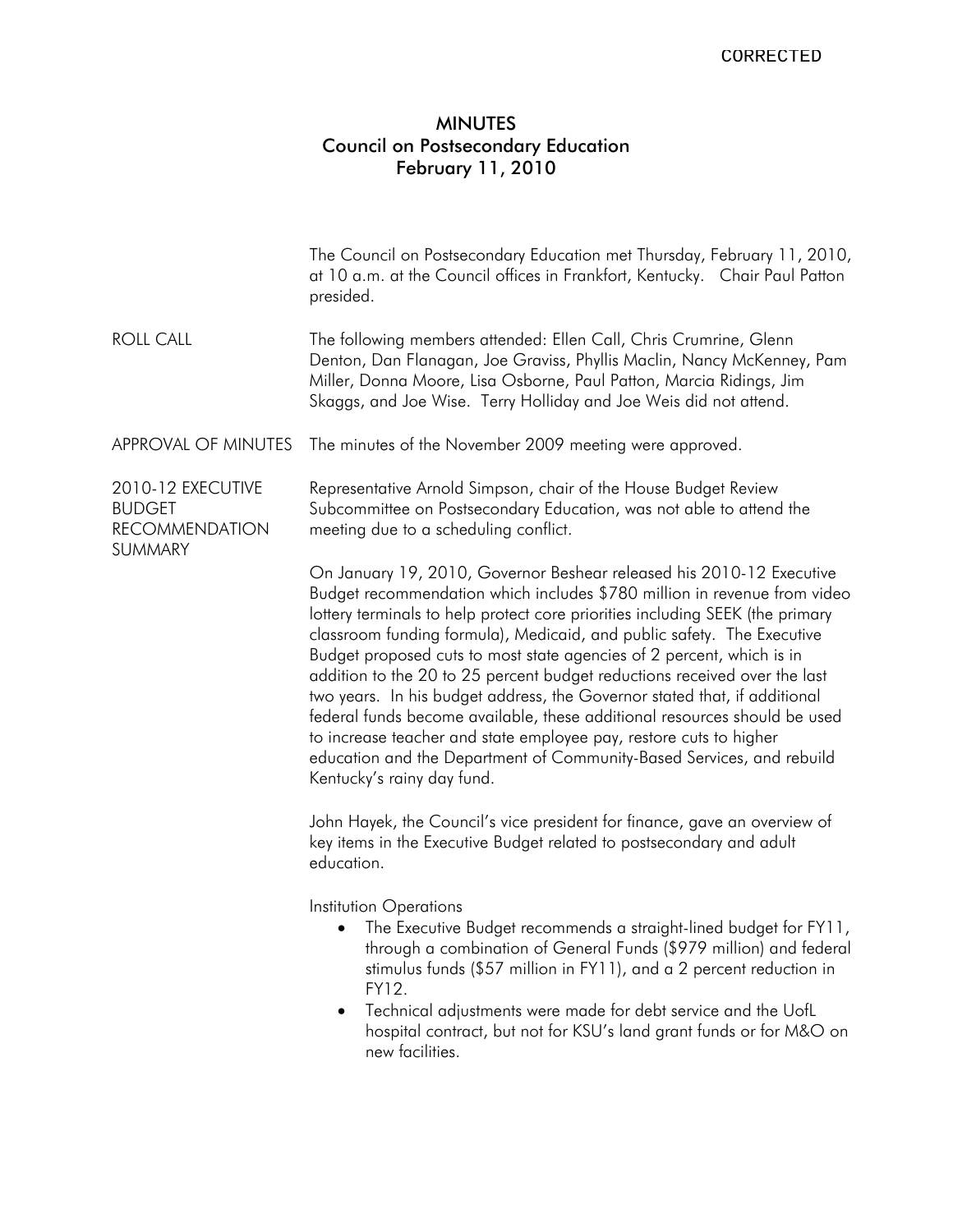Capital Investments

- The Executive Budget includes General Fund debt service for \$584 million in state-funded capital projects, including the highest priority project for each university and the highest two priorities for KCTCS.
- The recommendation also allows the institutions to fund with agency bonds another \$323 million in capital projects.

CPE Agency Funds (Statewide Coordination and Statewide Educational Programs and Services)

- The Executive Budget proposes a 2 percent reduction (\$878,000) to CPE agency funds in FY11 and straight-line appropriations in FY12. Unfortunately, the General Fund support for Kentucky Adult Education, which was exempted from several prior cuts, was included as part of CPE's total budget reduction.
- The Executive Budget recommendation does increase the number of veterinary spaces to 164 from 154 in the contract spaces program in FY11 and FY12 and provides for increases in tuition in the program.
- Approximately a half-year of debt service totaling \$28 million for postsecondary education capital projects is included in FY12.
- The Executive Budget recommendation does include \$4.7 million in FY11 to support SB 1 (2009) implementation and \$1.8 million in FY12.

Financial Aid

- The Executive Budget dedicates 100 percent of the value of the lottery revenues for student financial aid.
- The recommendation fully funds the KEES program at \$94 million in FY11 and \$99 million in FY12.
- The Executive Budget increases funding to Kentucky's need-based financial aid program, the College Access Program (CAP), from \$64 million to \$73 million in FY11 and \$76 million in FY12.
- The Kentucky Tuition Grant (KTG), need-based aid specifically for students who attend independent colleges and universities, is straight-lined at \$33 million in FY11 and \$34 million in FY12.
- For the first time, student financial aid is proposed to be funded with bond funds for FY11 and FY12 versus lottery proceeds.

Dr. Hayek said that the House budget recommendation should be available within the next few weeks and noted that the Council staff and the institutions have had a number of successful presentations to the House budget committees.

2010 LEGISLATIVE SESSION The most recent chart listing bills that relate to postsecondary education was distributed.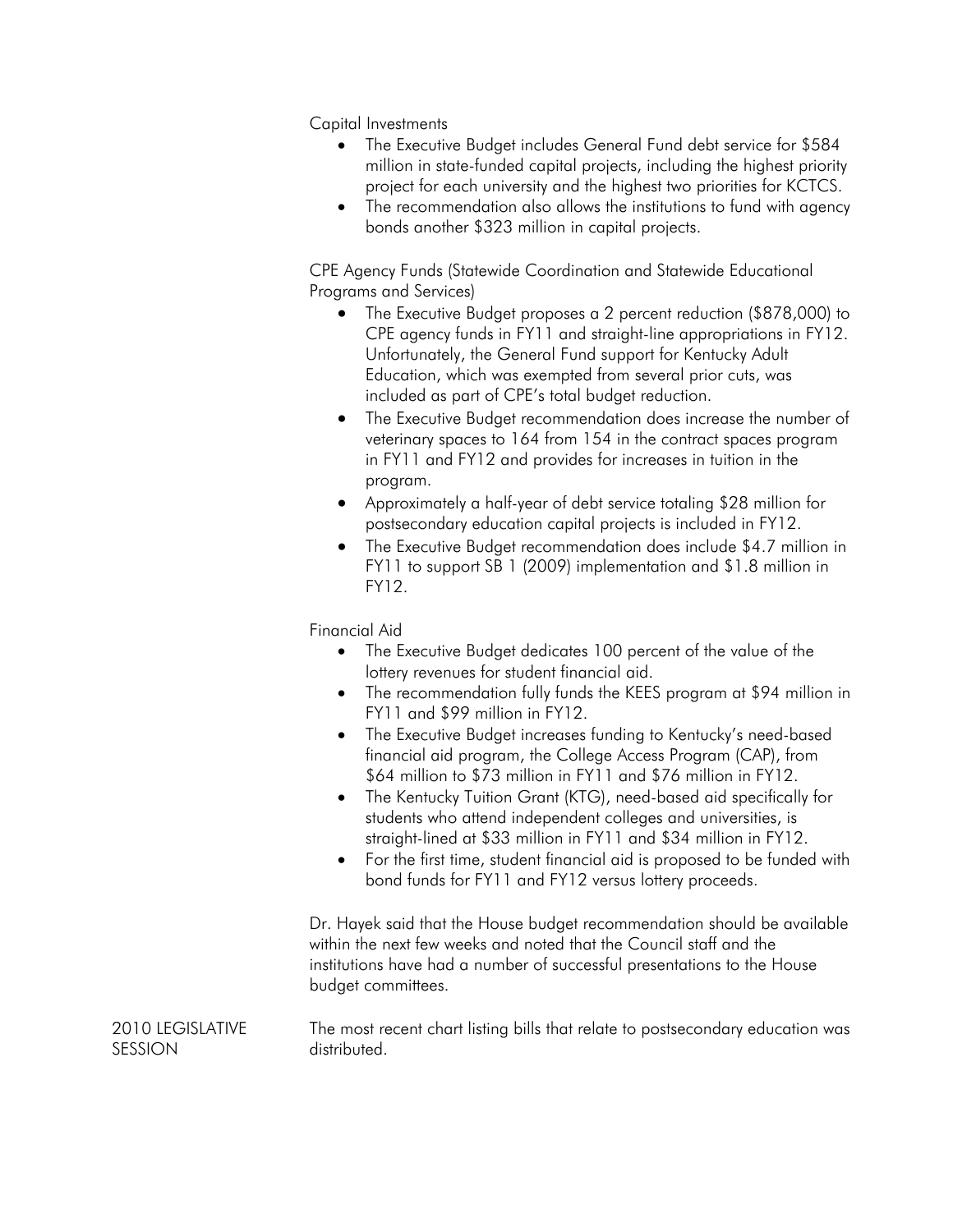CAPITAL PROJECTS RECOMMENDATION: The staff recommended that the Council approve the request of Eastern Kentucky University to construct a radio transmission and cell phone tower on the university's main campus with \$750,000 of federal funds and \$750,000 of institutional funds. The total project scope is \$1,500,000.

> This project will construct a transmission tower that will collaboratively serve EKU, prospective cell leases, the Kentucky State Police, and other users. The project, scheduled to be completed by 2012, requires interim authorization because the federal grant has become available after the 2010-12 budget request process was completed in November 2009 and to allow the university time to properly design the tower construction, go through the project bid process, award a contract, and complete the work. The project will result in an improvement to state-owned property with ownership of the improvements to accrue to the university at completion.

Funding for the project will come from a federal grant and institutional restricted funds. The university confirmed that the federal grant funds are available to implement the project. The cost of operations and maintenance for this project is provided by the university and does not represent a demand on the General Fund. The university does not anticipate debt financing any portion of this project. The EKU Capital Project Management Division will implement the project in collaboration with the Division of Facilities Management of the Finance and Administration Cabinet, and the university will pay the operations and maintenance.

MOTION: Mr. Flanagan moved that the project be approved. Ms. Miller seconded the motion.

VOTE: The motion passed.

RECOMMENDATION: The staff recommended that the Council approve the request of EKU to construct a hotel on the university's main campus with \$40,000,000 of private/other funds. The total project scope is \$40,000,000.

This project will construct a 175,000 square foot facility which will house various types of space to serve academic, sports, and performing arts activities. The project would be located on university land that would be leased to a private developer who would pay for building the project and its operating costs. The project is scheduled to be completed by 2012. The project requires interim authorization because the federal grant has become available after the 2010-12 budget request process was completed and to allow the university time to properly design the hotel construction, go through the project bid process, award a contract, and complete the work. The project will result in an improvement to state-owned property with ownership of the improvements to accrue to the university.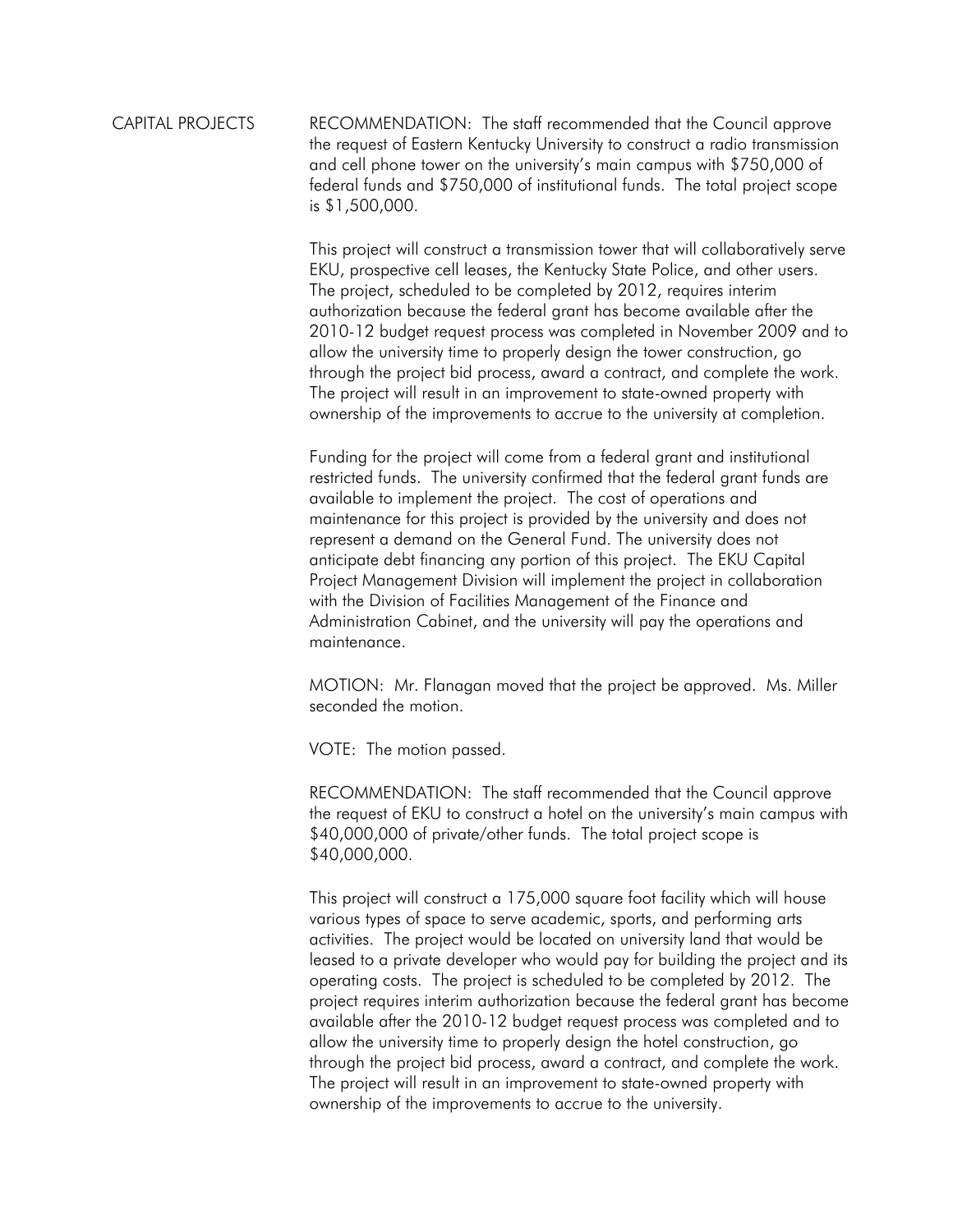Funding for the project will come from funds provided through a public/private partnership, and the funds are available to implement the project. The cost of operations and maintenance for this project is provided by the university and does not represent a demand on the General Fund. The university does not anticipate debt financing any portion of this project. The EKU Capital Project Management Division will implement the project in collaboration with the Division of Facilities Management of the Finance and Administration Cabinet, and the university will negotiate the terms of the operations and maintenance with the prospective lessee. Before the university can advertise a request for proposals for the project, state law requires that the project be included as a line item in the state budget, even if no state funds are used. At its January 2010 meeting, the EKU Board of Regents authorized the university to request that the project be included in the state budget.

MOTION: Ms. Ridings moved that the recommendation be approved. Ms. Miller seconded the motion.

Dr. Wise raised concerns that the use of a private developer would allow projects to proceed outside the state's prevailing wage law. Some Council members disagreed, expressing concern that putting restrictions on the university would impede its negotiations with developers.

AMENDMENT TO MOTION: Dr. Wise amended the motion to reflect that Kentucky prevailing wage will be included in the construction of the project. Ms. Moore seconded the amendment to the motion.

VOTE ON AMENDMENT: The amendment to the motion failed with four members voting yes and ten members voting no.

Mr. Denton requested that EKU share a copy of the project RFP when available.

VOTE ON ORIGINAL MOTION: The motion passed with no opposing votes.

RECOMMENDATION: The staff recommended that the Council approve, contingent on favorable action by the University of Kentucky Board of Trustees at its March 2010 meeting, the request of UK to construct the Center for Applied Energy Research Laboratory Building #2 on the Spindletop Energy Research Campus with \$11,832,685 from the National Institute of Standards and Technology, \$7,000,000 from the Kentucky Energy and Environment Cabinet, and \$944,288 of institutional funds. The project scope is \$19,776,973.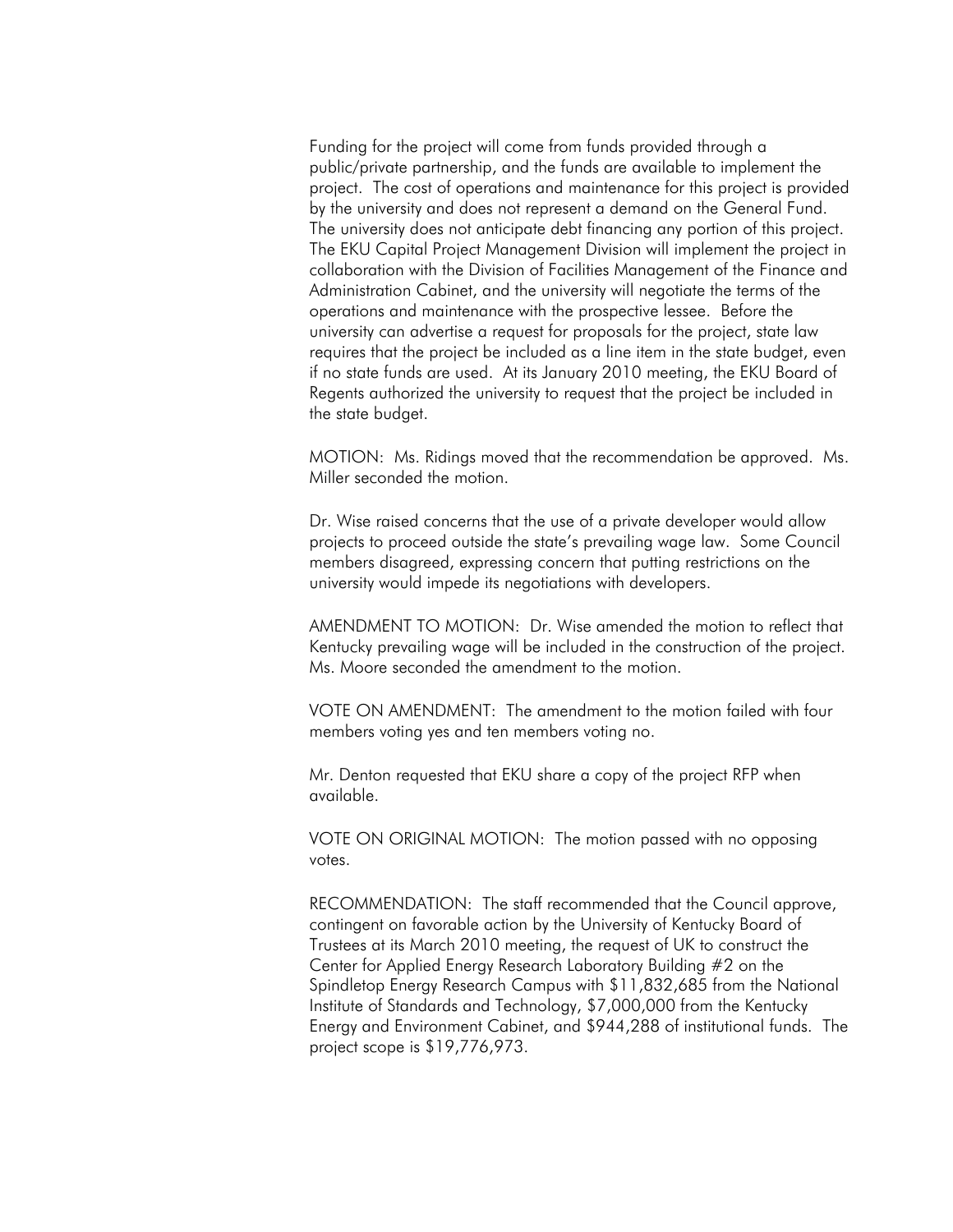Normally, the Council considers capital projects after the institution governing board has formally approved the project. But the guidelines for the use of the \$11,832,685 in federal funds – from the American Recovery and Reinvestment Act (2009) – require that implementation of the project begin in a very short timeframe. To meet the timeframe the project needs to be under contract by late March. Because the UK Board of Trustees does not meet until March 9, President Todd requested that the Council consider the project contingent on UK board approval.

MOTION: Mr. Crumrine moved that the recommendation be approved. Ms. Miller seconded the motion.

VOTE: The motion passed.

NEW PROGRAMS RECOMMENDATION: The staff recommended that the Council approve the Bachelor of Science in Military Leadership (CIP 29.0101) proposed by Western Kentucky University.

> MOTION: Mr. Crumrine moved that the program be approved. Ms. Miller seconded the motion.

VOTE: The motion passed.

RECOMMENDATION: The staff recommended that the Council approve the Master of Science in Instructional Design (CIP 13.0501) proposed by Western Kentucky University.

MOTION: Dr. Wise moved that the program be approved. Ms. Osborne seconded the motion.

VOTE: The motion passed.

RECOMMENDATION: The staff recommended that the Council approve the Master of Science in Chemical Manufacturing Management (CIP 41.0301) proposed by Murray State University.

MOTION: Mr. Denton moved that the program be approved. Ms. Moore seconded the motion.

VOTE: The motion passed.

RECOMMENDATION: The staff recommended the approval of the proposal from Morehead State University to offer an Ed.D. in Educational Leadership contingent upon the same conditions as previously approved Ed.D.'s at comprehensive universities: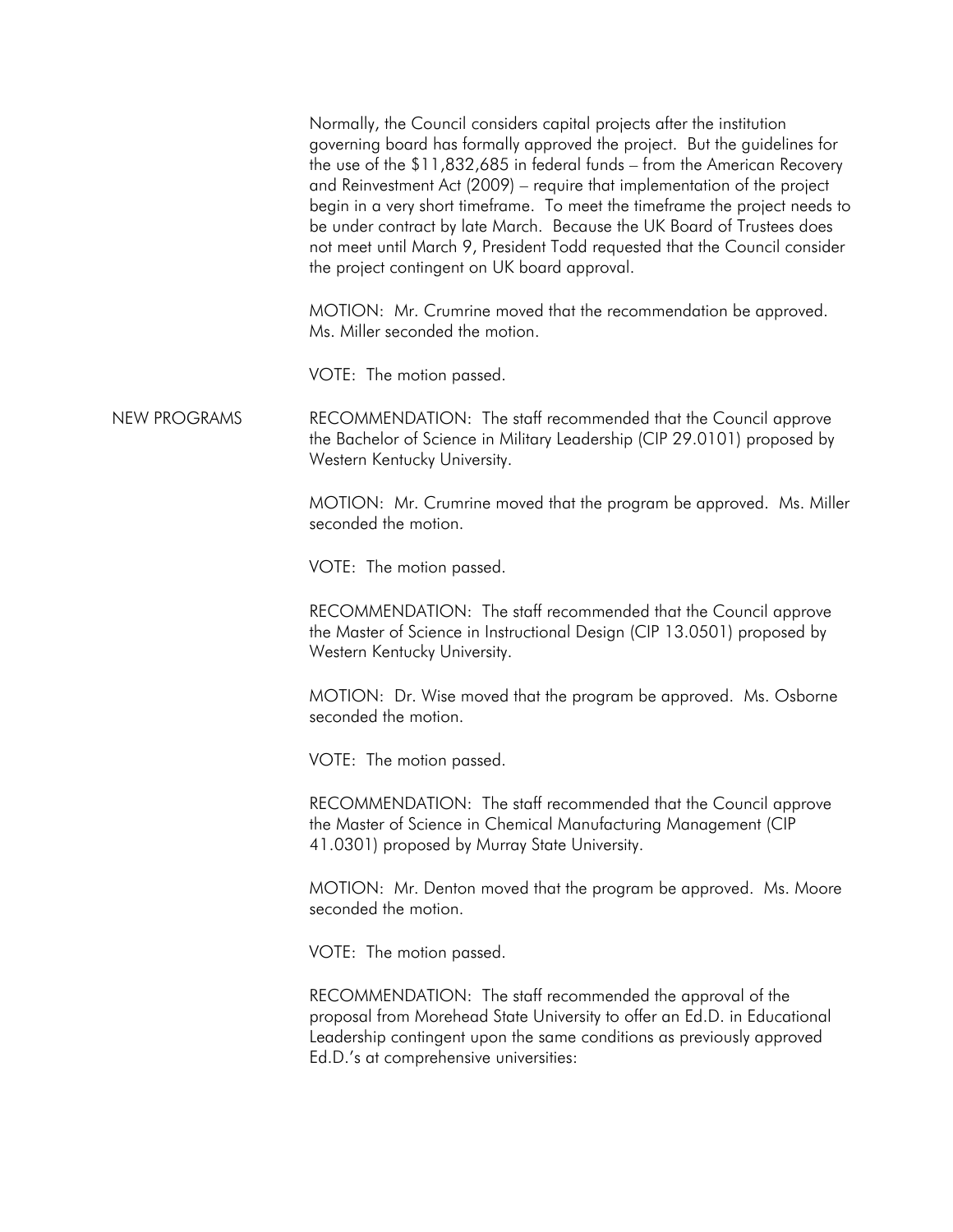- (1) Successful annual review of progress conducted by an external review committee and a full review at the end of three years to ensure the viability, sustainability, and effectiveness of the program.
- (2) Evidence in the annual review that the program is on track to be financially self-sufficient by the time it is fully implemented.
- (3) The Council directs each institution granting an Ed.D. to collect and report to the Council staff information on the placement of all of its graduates. The Council also directs each institution awarding an Ed.D. to evaluate whether these educational leaders have helped to improve student achievement in Kentucky. Finally, the Council directs the Council staff to incorporate information from these institutional reports in reports to the Council (e.g., the High School Feedback Report) and to the legislature (e.g., the annual accountability report).

Dr. Aaron Thompson, the Council's interim vice president for academic affairs, said that a review committee conducted an interview with representatives from the campus and found that the proposed program stresses regional stewardship and focuses on improving student achievement and the economy in their area of geographic responsibility. It also focuses on the long-term strengthening of the workforce through improvements in the educational system at all levels, and the initial resources invested in this program are an investment in the future of the region. The review committee asked MoSU to respond to several concerns, and the university amended its original proposal to include this information. The process resulted in a program that addresses the needs of MoSU's region, as well as the needs of Kentucky as a whole. While the program will be expected to show progress in transferability and sustainability, the institution made a diligent and committed effort to address the issues of concern expressed by the Council throughout the process. The institution has indicated that given the priority they have placed on this program they can, even in the current difficult financial climate, support its launch.

MOTION: Ms. Osborne moved that the program be approved. Ms. Miller seconded the motion.

VOTE: The motion passed.

COMMISSIONER OF

EDUCATION REPORT A report from Commissioner Holliday was included in the agenda materials.

RACE TO THE TOP FUND Mr. King said that related to the passage of the common core standards at the joint meeting last evening is the creation by the federal government of the Race to the Top Fund. The money is available through a competitive process, and Kentucky is one of the 40 states applying for the money. The expectation is that a relatively small number of states will receive funds in the first round of the competition. The responsibility for developing Kentucky's application rested with the Kentucky Department of Education but involved a great deal of input from the colleges and universities and the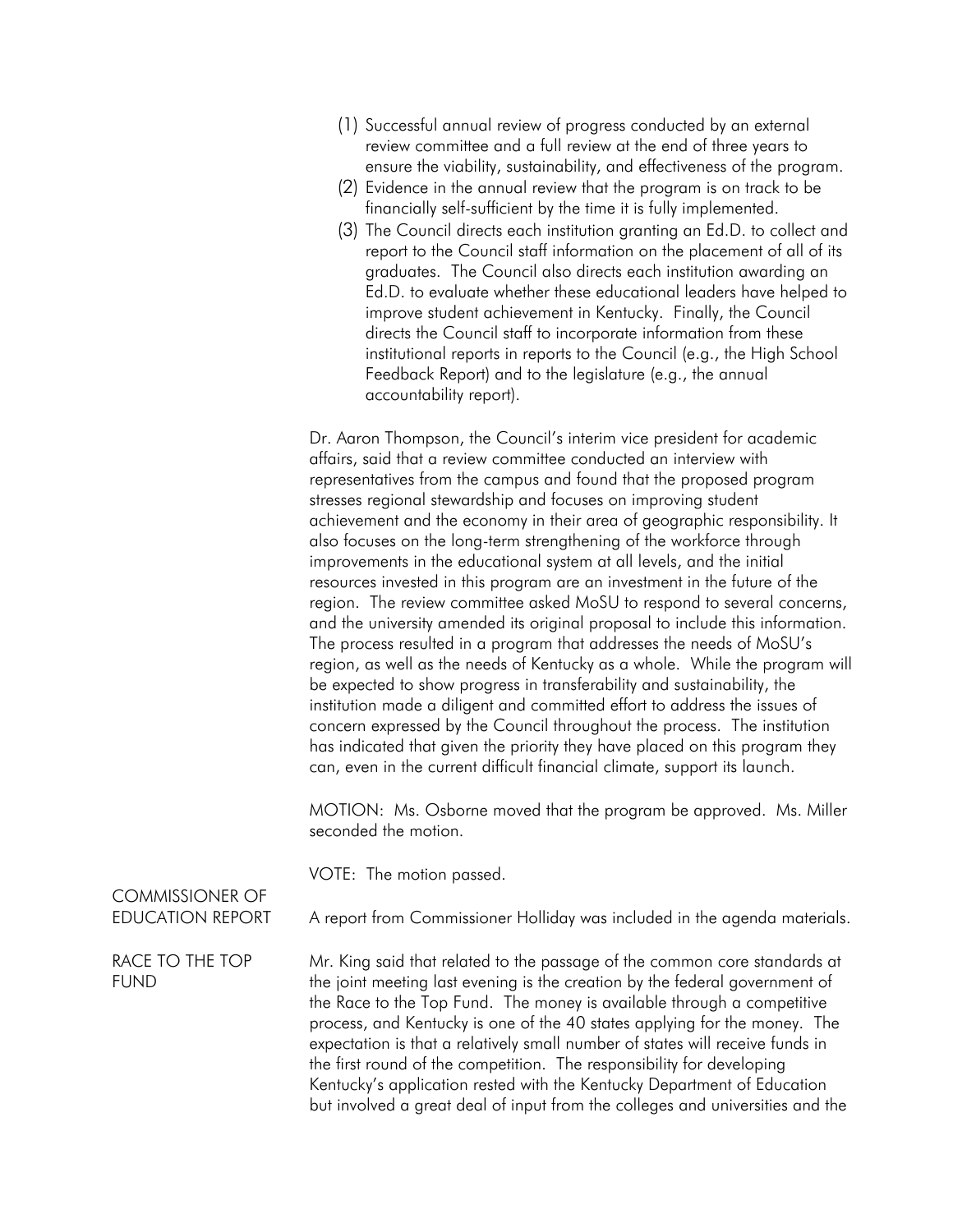|                                                                 | Council staff. The level of collaboration and integration between higher<br>education and K-12 resulted in a strong application. States will be notified<br>if they are finalists for the first round of funding in late March. The first<br>awards will be made in April.                                                                                                                                                                                                                                                                                                                                                                                                                                                                                                                                                                                                                                                                                   |
|-----------------------------------------------------------------|--------------------------------------------------------------------------------------------------------------------------------------------------------------------------------------------------------------------------------------------------------------------------------------------------------------------------------------------------------------------------------------------------------------------------------------------------------------------------------------------------------------------------------------------------------------------------------------------------------------------------------------------------------------------------------------------------------------------------------------------------------------------------------------------------------------------------------------------------------------------------------------------------------------------------------------------------------------|
| <b>KENTUCKY</b><br><b>TRANSFER PLAN</b>                         | The Council staff presented an update on the progress toward<br>implementation of the Kentucky Transfer Project (an action plan developed<br>by the Council of Chief Academic Officers and Council staff to ensure<br>student mobility across Kentucky's postsecondary educational system) and<br>how this agreement aligns with House Bill 160, the transfer bill under<br>consideration in the current legislative session. Among other strategies, the<br>Kentucky Transfer Plan includes implementation of an electronic system to<br>offer unified course articulation and transfer information to meet the needs<br>of students, transfer advisers, registrars, faculty, and other stakeholders. This<br>system will clarify the sequence of courses students should take to maximize<br>transfer of credit for the most common degree programs, as well as indicate<br>whether a course will count toward general education or major<br>requirements. |
| <b>CPE PRESIDENT'S</b><br><b>REPORT</b>                         | The CPE President's Report was distributed for information.                                                                                                                                                                                                                                                                                                                                                                                                                                                                                                                                                                                                                                                                                                                                                                                                                                                                                                  |
| <b>ELECTION OF</b><br><b>CPE CHAIR AND</b><br><b>VICE CHAIR</b> | RECOMMENDATION: On behalf of the Nominating Committee, Mr.<br>Denton recommended that Paul Patton be elected as chair and Pam Miller<br>be elected as vice chair to serve a term ending January 31, 2011.                                                                                                                                                                                                                                                                                                                                                                                                                                                                                                                                                                                                                                                                                                                                                    |
|                                                                 | Mr. Denton said that the only reason that a change is being recommended<br>for the vice chair position is that Mr. Flanagan is term limited. According to<br>the Council's bylaws, the officers are limited to three consecutive one-year<br>terms.                                                                                                                                                                                                                                                                                                                                                                                                                                                                                                                                                                                                                                                                                                          |
|                                                                 | MOTION: Mr. Flanagan moved that the recommendation be approved.<br>Ms. Maclin seconded the motion.                                                                                                                                                                                                                                                                                                                                                                                                                                                                                                                                                                                                                                                                                                                                                                                                                                                           |
|                                                                 | VOTE: The motion passed.                                                                                                                                                                                                                                                                                                                                                                                                                                                                                                                                                                                                                                                                                                                                                                                                                                                                                                                                     |
|                                                                 | Governor Patton said that he is again honored to continue with his<br>responsibility as chair. He thanked Mr. Flanagan for his work and<br>involvement in Council activities during his tenure as vice chair.                                                                                                                                                                                                                                                                                                                                                                                                                                                                                                                                                                                                                                                                                                                                                |
|                                                                 | Ms. Miller thanked the Council for allowing her to serve as vice chair. She<br>said that she is very proud of Kentucky in where the state has come from<br>and where it is going.                                                                                                                                                                                                                                                                                                                                                                                                                                                                                                                                                                                                                                                                                                                                                                            |
|                                                                 | Mr. Flanagan thanked the Council for the opportunity to have served as vice<br>chair for three years. He said that it is quite obvious that the Council has<br>certainly stepped up and moved in the right direction under the leadership<br>of Governor Patton and Bob King. He said he looks forward to continuing<br>to work with the Council.                                                                                                                                                                                                                                                                                                                                                                                                                                                                                                                                                                                                            |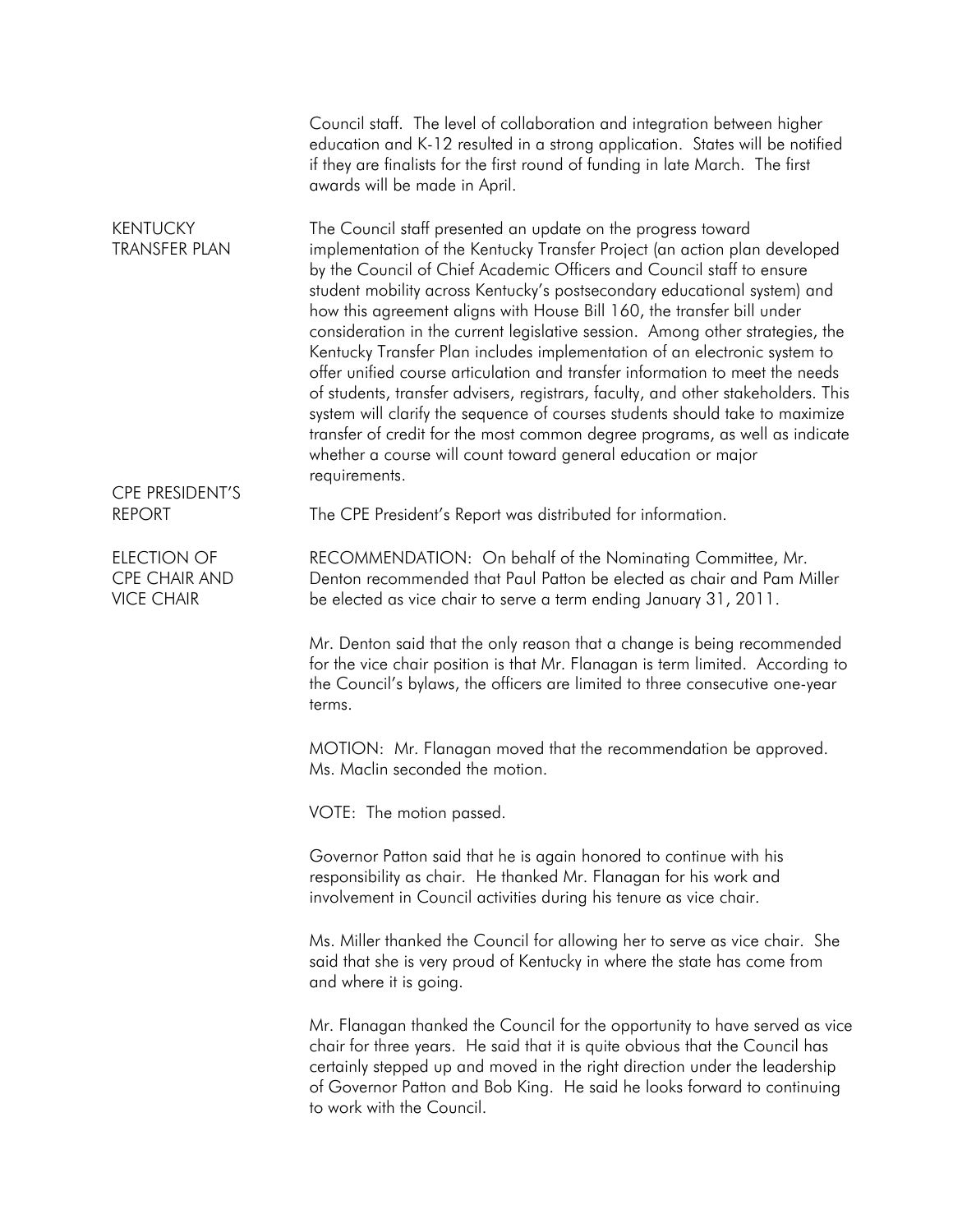| KYVL STRATEGIC PLAN, |
|----------------------|
| LICENSURE, 2009      |
| ENROLLMENT REPORT    |

Due to the length of the meeting, these items were postponed to the April 23 meeting – KYVL strategic plan, licensure and accreditation update, and fall 2009 enrollment report.

2010-11 TUITION SETTING PROCESS RECOMMENDATION: The staff recommended that the Council approve the Tuition and Mandatory Fee Policy and 2010-11 Tuition Setting Process documents that provide a framework for establishing public postsecondary tuition and fees for academic year 2010-11.

> At the November 2009 Council meeting, staff submitted draft Tuition and Mandatory Fee Policy and 2010-11 Tuition Setting Process documents to Council members for review and discussion. Since that time, staff has continued to work with institutional chief budget officers to finalize the tuition policy and process documents. These documents will guide the 2010-11 tuition and fee setting process.

The proposed tuition and fee policy is the same version that was submitted to the Council at its November 2009 meeting and is the same that was used in 2009-10. The fundamental objectives of the tuition policy include funding adequacy, shared benefits and responsibility, affordability and access, attracting and importing talent, and effective use of resources.

The process for determining tuition and fee parameters and bringing rate proposals for Council approval will be similar to the process used in 2009- 10. A major goal of the process is to provide ample time for stakeholder discussion and for exchange of policy relevant information among Council staff, institutional presidents, chief budget officers, and Council members. This exchange of data and information will lead to a better understanding of key tuition issues and provide increased opportunity for feedback and direction, before taking final action on tuition rates.

It is anticipated that the Council will take action on recommended tuition parameters at the April 23 meeting and approve each institution's proposed tuition and mandatory fee rates at the May 21 meeting.

Several institutions have indicated an interest in moving from a flat-rate tuition billing structure to a per-credit-hour billing approach in 2010-11.

MOTION: Ms. Miller moved that the recommendation be approved. Ms. Moore seconded the motion.

VOTE: The motion passed.

2011-15 STRATEGIC AGENDA DEVELOPMENT Ms. Osborne, chair of the Strategic Agenda Work Group, reported that the group is working to develop a timeline for developing the plan. Pipeline issues are being discussed, and the group plans to meet with representatives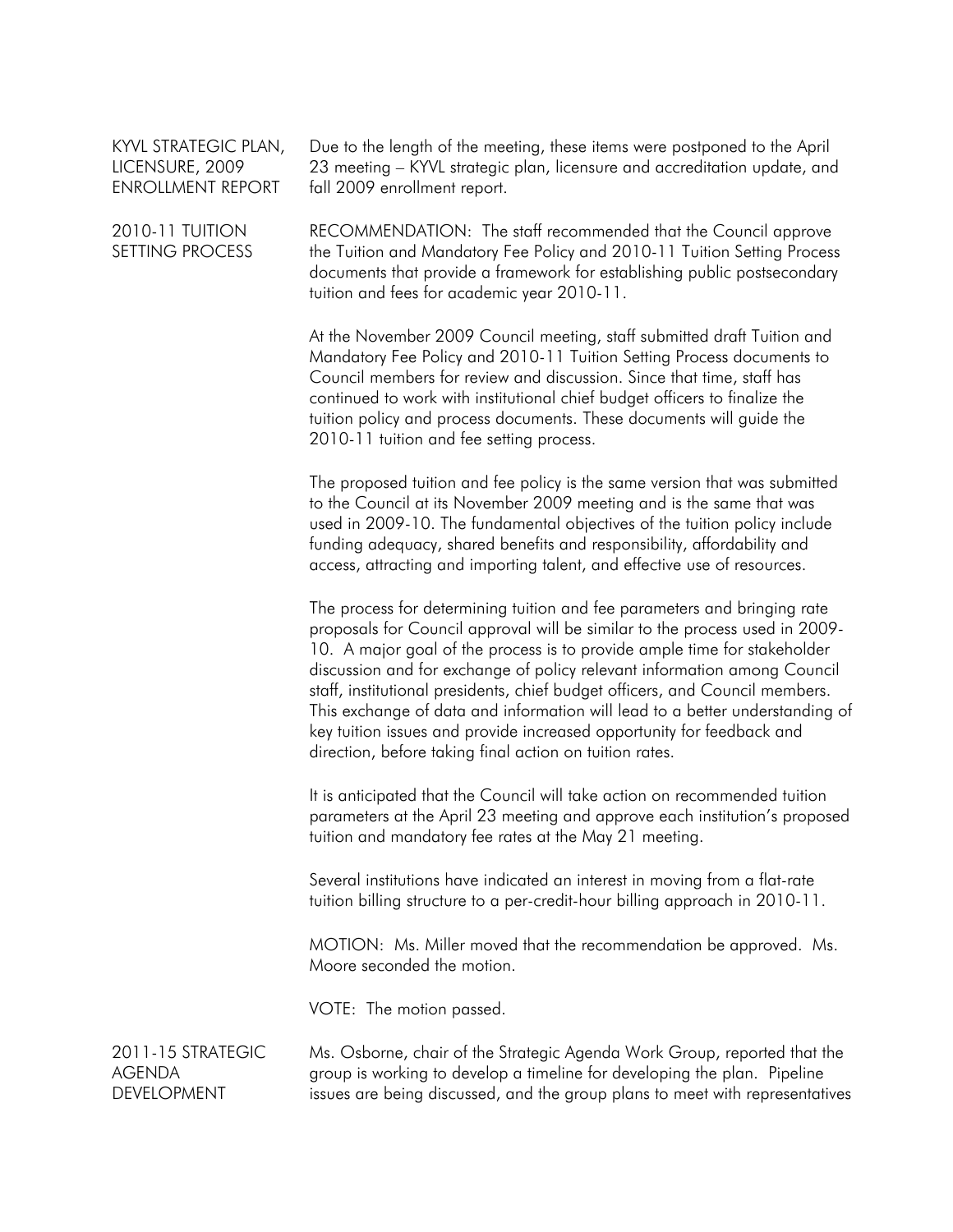|                                            | from the Kentucky Department of Education and the Economic<br>Development Cabinet to discuss ways to align the agency plans. Comments<br>and participation from other CPE members are always welcome.                                                                                                                                                                                                                                                                                                                                                                                                                                                                                                                                                                             |
|--------------------------------------------|-----------------------------------------------------------------------------------------------------------------------------------------------------------------------------------------------------------------------------------------------------------------------------------------------------------------------------------------------------------------------------------------------------------------------------------------------------------------------------------------------------------------------------------------------------------------------------------------------------------------------------------------------------------------------------------------------------------------------------------------------------------------------------------|
| CEO REPORT &<br><b>DIVERSITY PLANNING</b>  | A report on the activities and initiatives being carried out by the Committee<br>on Equal Opportunities was included in the agenda materials.                                                                                                                                                                                                                                                                                                                                                                                                                                                                                                                                                                                                                                     |
|                                            | The CEO continues to invite input and comment from external parties to<br>inform the development of the statewide approach to diversity planning. A<br>draft of the most recent work related to diversity planning has been shared<br>with internal and external organizations. At its February meeting, the CEO<br>anticipates hearing from those interested in providing commentary on the<br>most recent draft or additional ideas regarding the overall development of a<br>diversity plan for postsecondary education in Kentucky.                                                                                                                                                                                                                                           |
|                                            | Since the November report to the Council, the idea of developing a<br>postsecondary education diversity policy, including a framework for<br>institutional plan development, has come to light and has been explored as<br>a more appropriate means of communicating the Commonwealth's<br>approach to diversity planning for postsecondary education.                                                                                                                                                                                                                                                                                                                                                                                                                            |
|                                            | Mr. King said that, as the working group has been working to develop its<br>response to the language that was in the resolution that CPE enacted in<br>September 2008, it became clear that the group was struggling to develop<br>an approach for a statewide diversity plan. The work that was going on was<br>caught between an appropriate role that the Council would play at the state<br>level and appropriate flexibility that ought to reside at the campuses. The<br>policy should require that every campus have a plan and that those plans<br>should address enrollment, employment, student life, and the elimination of<br>achievement gaps. He said it would be helpful for the Council to amend its<br>initial directive to develop a policy rather than a plan. |
|                                            | Ms. Osborne clarified that this action will not negate all of the work that has<br>been done by the CEO to this point. That work will roll over into a policy<br>instead of a plan.                                                                                                                                                                                                                                                                                                                                                                                                                                                                                                                                                                                               |
|                                            | MOTION: Mr. Crumrine moved that the work group be directed to develop<br>a set of policies to guide the development of institutional diversity plans.<br>Ms. Osborne seconded the motion.                                                                                                                                                                                                                                                                                                                                                                                                                                                                                                                                                                                         |
|                                            | VOTE: The motion passed.                                                                                                                                                                                                                                                                                                                                                                                                                                                                                                                                                                                                                                                                                                                                                          |
| <b>COMMITTEE</b><br><b>APPOINTMENTS</b>    | Governor Patton appointed these members to serve with him on the<br>Council's Executive Committee - Ms. Miller, Mr. Flanagan, Mr. Denton, and<br>Mr. Skaggs.                                                                                                                                                                                                                                                                                                                                                                                                                                                                                                                                                                                                                      |
| <b>REPORTS FROM</b><br><b>INSTITUTIONS</b> | Reports from the institutions were included in the agenda book.                                                                                                                                                                                                                                                                                                                                                                                                                                                                                                                                                                                                                                                                                                                   |